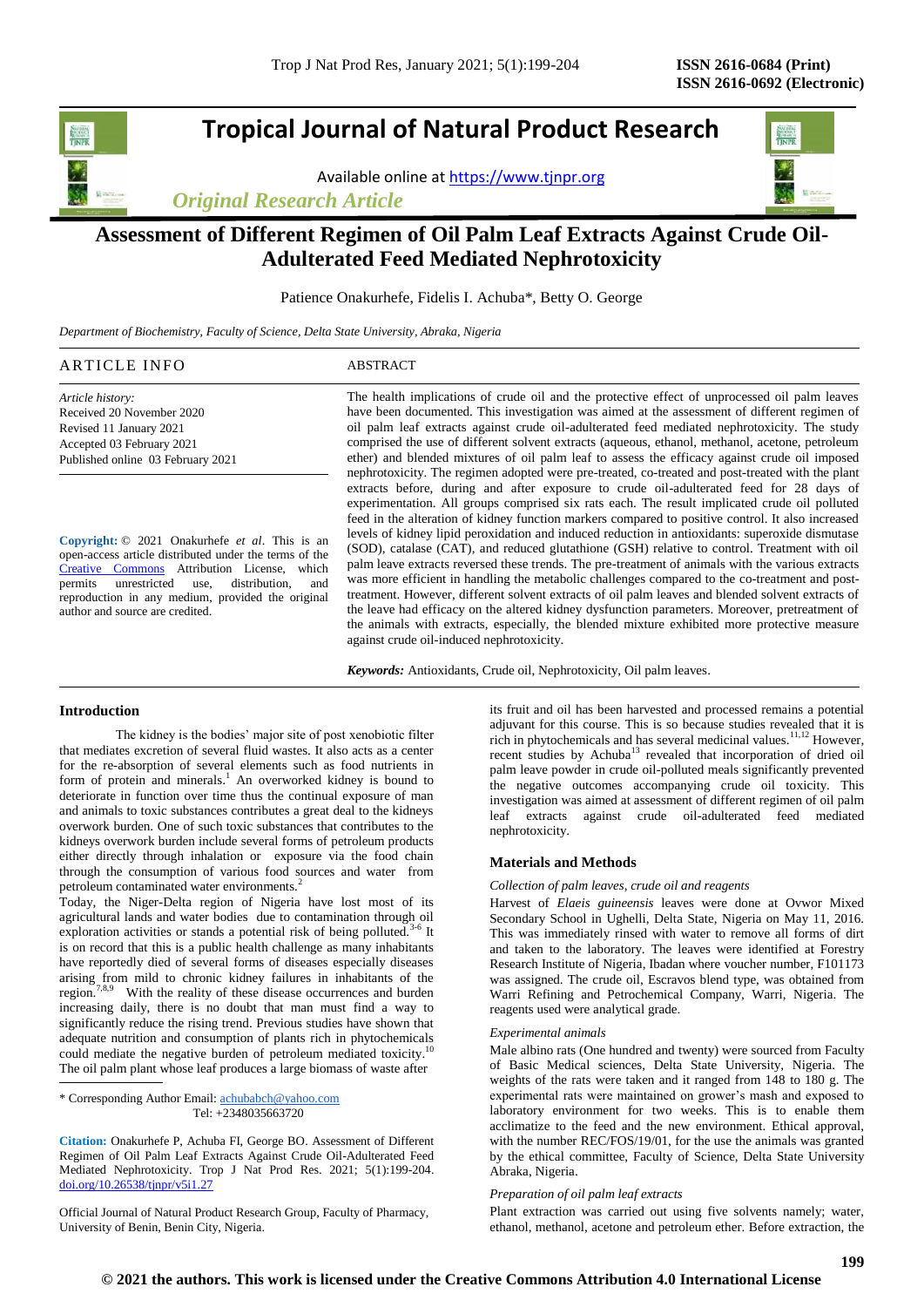collected palm leaves were dried to constant weight and ground into smooth particles with the aid of an electric waring blender. A known amount of the leaf, 100 g was then macerated into 400 ml of the different solvents and allowed to stand for 48 hours in an air tight conical flask placed on magnetic stirrer. The aqueous extract at a temperature of  $40^{\circ}$ C as described previously.<sup>14</sup> The other extracts, ethanol, methanol, acetone and petroleum ether extracts were prepared as previously described.<sup>15,16</sup> The homogenates were subjected to 48 hours standing period, and the various samples were filtered using a clean muslin cloth and the filtrate transferred to a rotary evaporator at  $45^{\circ}$ C for concentration. The filtrates were further concentrated to dryness using a water bath at 50°C and stored in a refrigerator until needed.

#### *Preparation of extracts for treatment*

Exactly 2.5 g of each extract was dissolved in 25 mL of aqueous tween 80 (1% in 99 mL of distilled  $H_2O$  (v/v) to make a concentration of each extract to 0.1g/ml. The blended mixture was constituted by adding 0.5 g of each extract to make 2.5g. This was dissolved in 25 mL of aqueous tween 80 to create 100 mg/mL of the mixture.

#### *Experimental design*

Three categories of experiment were designed. They are pre-treatment (Pre-T), co-treatment (Co-T) and post- treatment (Post -T):

Pre-treatment (Pre-T): The rats were given 250 mg/kg body weight of the respective oil palm leaf extract via oral gavage for four weeks before exposure to crude oil contaminated feed (COCF) for another four weeks.

Co-treatment (Co-T): Rats were simultaneously exposed to COCF and treated with the respective 250 mg/kg body weight oil palm leaves extracts for four weeks.

Post- treatment (Post -T): The rats were fed COCF for 4 weeks and treated with 250 mg/kg body weight of oil palm leaves extracts for four weeks.

#### *Treatment of animals*

One hundred and twenty animals were used with six animals in groups 1 and 2 and 18 animals in groups 3-8 respectively. Each treatment regimen groups (3-8) was further sub-grouped into Pre-T, Co-T and Post-T consisting of six rats. While rats in the control group (Group I) served as control and were not exposed to any form of treatment except feed and water. The rats in group 2 were fed with COCF only as previously described.<sup>16</sup> However rats in group 3-7 were fed with crude oil contaminated food (COCF) and treated with 250 mg/kg body weight of aqueous, methanol, ethanol, acetone and petroleum ether, respectively of oil palm leaf extract. This was done according to the regimens of Pre-, Co- and Post- treatment sub-groups for four weeks. The rats in group 8 were treated with 250 mg/kg body weight of a blended mixture of (aqueous, methanol, ethanol, acetone and petroleum ether) extracts of palm oil leaves.

#### *Sample collection and preparation*

The rats were subjected to fasting overnight after treatment periods. This followed by scarification of the animals through cervical decapitation while under tranquility with chloroform. Sterile syringes were used for collection of blood into plain sample containers for biochemical analyses. The collected blood samples were centrifuged at 3500g for 15 minutes as reported previously.<sup>16</sup> The sera produced were collected for biochemical assays. Kidney wet tissue (0.5 g) was homogenized in 9.0 mL of normal saline with chilled mortar and pestle at 4°C. The homogenates produced were equally centrifuged at  $3500$  g to yield supernatants that were stored at  $4^{\circ}$ C in the refrigerator. The sera were used for various biochemical analyses using standard protocols within 48 hours

## *Determination of kidney function markers*

Assay for serum and kidney electrolytes were carried out using standard Teco diagnostic kits based on standard methods highlighted. The concentrations of serum and kidney sodium levels were estimated

by the methods of Henry<sup>17</sup> and Terri and Sesin,<sup>18</sup> respectively. The level of chloride was carried out directly using the method of Skeggs and Hochestrasser<sup>19</sup> with slight modification. Bicarbonate content was determined enzymatically by modification of the Forrester *et al*. 20 method. The concentration of calcium was estimated using the colorimetric method of Cali *et al.<sup>21</sup>* . Serum urea and creatinine nitrogen were both determined by method of Henry<sup>17</sup> based on a description provided in the Teco diagnostic kit manual.

#### *Determination of peroxidation and kidney antioxidants levels*

Lipid peroxidation, expressed as malondialdehyde (MDA) was determined as documented by Gutteridge and Wilkins,<sup>22</sup> while method of Ellman<sup>23</sup> was used to assay for reduced glutathione. The method of Misra and Fredorich<sup>24</sup> was used for super oxide dismutase (SOD) and Kaplan *et al.*<sup>25</sup> was used for Catalase, respectively.

## *Statistical Analysis*

Data analysis was carried out using the statistical package of the social sciences (SPSS). The single factor analysis of variance (ANOVA) was used while group comparisons were done using the least significant difference (LSD) at 95% confidence interval ( $p < 0.05$ ).

## **Results and** D**iscussion**

The effect of petroleum on kidney function parameters are well documented revealing a total deregulation and degeneration of functional indices such as increase in serum kidney function markers and decreased levels of antioxidant markers with concomitant rise in renal lipid peroxidation.<sup>16</sup> However, the protective, preventive and ameliorative efficiencies of various leave solvent extracts and blended mixtures of *E. guineensis* extracts is scarcely researched against food mediated crude oil toxicity in the kidney. Data from the present study reveal very interesting results based on three different models studied towards mitigation of adverse effects of consuming food tainted with petroleum. Figures 1 and 2 illustrate the effects of *E. guineensis* leaves extracts on some kidney function markers in rats fed crude oil adulterated feed. The level of these markers in the serum and kidney were significantly higher in control animals when compared to animals fed with petroleum treated feed. Generally, pre-treatment, cotreatment and post-treatment with *E. guineensis* leaves extract lowered the observed increase in kidney function markers reported in animals fed the adulterated feed. Comparatively, however, serum and kidney function markers were lower in the pretreatment compared to the coand- post treatment regimens, respectively. The role of oil palm leaf extract in normalizing metabolic aberrations induced by crude oil adulterated fed was recently reported.<sup>26</sup> implying a possible alteration in the kidneys ability to selectively clear urea from the serum.<sup>1, 16, 2</sup>

In addition, the levels of electrolyte in the kidney (Table 2) showed that crude oil intoxication significantly ( $p < 0.05$ ) decreases the level of Na<sup>+</sup>, Ca<sup>2+</sup>, Cl and CO<sub>3</sub><sup>2</sup> and increases K<sup>+</sup> level in the kidney of rats exposed to crude oil adulterated feed when compared with the control (rats fed normal feed). Increases were observed in  $Na^+$ ,  $Ca^{2+}$ , Cl and  $CO<sub>3</sub><sup>2</sup>$  following pre-treatment, co-treatment and post-treatment with the extracts of *E. guineensis* relative to group 2 except for cotreatment group  $3$  (Cl and  $CO<sub>3</sub><sup>2</sup>$ ) which was not statistically significant, and  $K^+$  level which decreased significantly. The crude oil-adulterated feed-mediated decrease in serum and kidney electrolytes (Na<sup>+</sup>, Ca<sup>2+</sup>, K<sup>+</sup> and Cl) in this study is in line with earlier reports by Achuba<sup>16</sup> that reported altered serum electrolyte levels in rats consuming petroleum tainted food. Low serum and kidney electrolyte levels have been linked to possible malabsorption of nutrients and minerals from the diets, conditions leading to poor hydration and acute kidney diseases.<sup>27</sup> The implication of this is that crude oil contaminated diet consumption may have contributed to poor level of mineral reabsorption and retention of body fluids which are the major transporters for these electrolytes within the body for eventual removal when they are in excess. This argument is supported by earlier reports that have implicated petroleum toxicity in high level of appetite loss and unavailability of food nutrient components. <sup>28</sup> It also agrees with the report of Asagba,<sup>1</sup> that the presence of toxic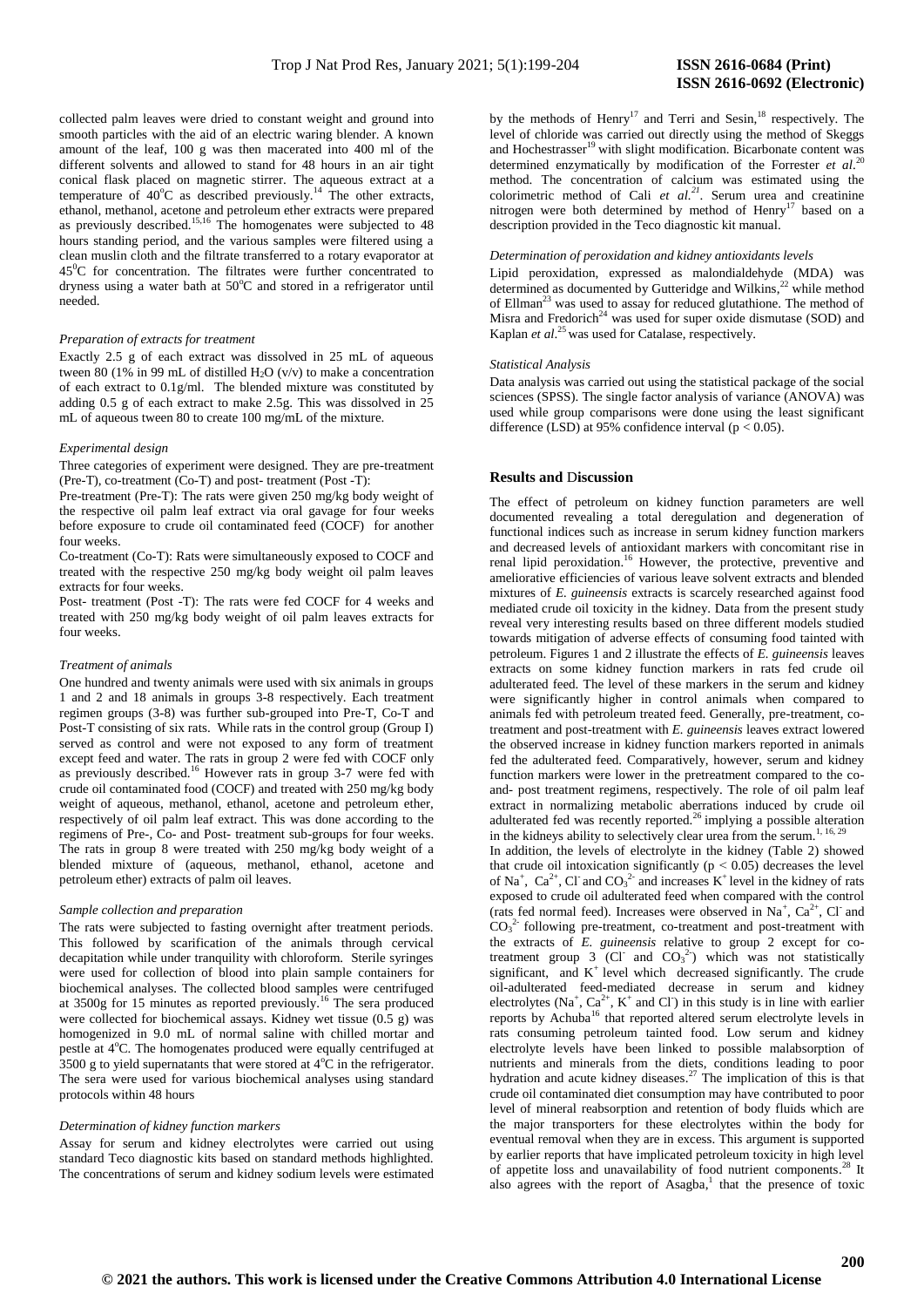substances such as cadmium and other substances alike mediates high level of appetite loss. A study by Ogbeke *et al*. <sup>29</sup> has earlier reported that serum and kidney bicarbonate are essential for the improvement and stabilization of the kidneys buffering system. Thus the observed crude petroleum mediated drop in serum and kidney bicarbonate in tables 1 and 2 may be indicative of the kidneys loss of its potential of maintaining the normal acid-base balance for normal physiological function of the kidney<sup>29</sup>. The ability of *E. guineensis* to upregulate the bicarbonate concentrations is indicative of the plant extract ability to improve renal function which was corroborated by Achuba $30$  harping on the ability of the crude plant powder to improve renal oxidative stress parameters in rats consuming crude oil polluted meals. A careful observation of the three treatment regimens reveals that the pretreatment regimen had better reversibility potentials of all altered renal indices in rats that consumed petroleum tainted diets. The possible reason for this may be due to the fact that earlier consumption or treatment of the rats with the plant extracts have contributed to boosting antioxidant defense through free radical scavenging properties of the active metabolites in the plant extracts. It also implies

that in cases of an already established toxicity that the plant extracts consumption or treatment may significantly contribute to ameliorating the negative outcomes of renal malfunction. Results presented in Table 3 illustrate that consumption of crude oil adulterated feed reduced levels of malondialdehyde (MDA) and antioxidant enzyme (CAT and SOD) activities as well as kidney reduced glutathione (GSH). However, these reductions were normalized by the Pretreatment, co-treatment and post-treatment with *E. guineensis* leaves extracts. The observed rise in lipid peroxidation and the concomitant reduction in antioxidant enzymes (SOD; CAT) and reduced glutathione is similar to increase in renal oxidative stress status and reduced levels of enzymatic and non-enzymatic antioxidants reported by Azeez *et al.*<sup>31</sup>, Achuba<sup>13</sup> and Okpoghono *et al.*<sup>32</sup> These parameters are widely established markers of kidney functionality while the ability of the *E. guineensis* extracts to ameliorate the rising trend of these parameters at the pre-treatment, co-treatment and post-treatment regimens is indicative of the ability of the plant extract to confer protection on the kidney as well as prevent possible alteration of normal kidney physiology due to petroleum toxicity.<sup>33.34</sup>

| <b>Experimental group</b> | $Na^+(mEq/L)$                   | $K^+$ (mEq/L)                 | Ca <sup>2</sup> (mEq/L)         | CI'(mEq/L)                     | CO <sub>3</sub> <sup>2</sup> (nmol/L) |
|---------------------------|---------------------------------|-------------------------------|---------------------------------|--------------------------------|---------------------------------------|
| Group 1                   | $176.17 \pm 4.73$ <sup>a</sup>  | $4.46 \pm 0.35$ <sup>a</sup>  | $150.32 \pm 2.32^a$             | $134.35 \pm 3.16^{\text{a}}$   | $60.34 \pm 3.78$ <sup>a</sup>         |
| Group 2                   | $113.65 \pm 10.18^{\text{ b}}$  | $18.09 \pm 4.66^b$            | $80.57 \pm 11.03^b$             | $64.50 \pm 5.98^{\text{ b}}$   | $21.04 \pm 7.65^{\text{b}}$           |
| Pre-treatment             |                                 |                               |                                 |                                |                                       |
| Group 3                   | $142.52 \pm 2.27$ °             | $14.49 \pm 5.00^{\circ}$      | $110.00 \pm 2.91$ <sup>c</sup>  | $92.45 \pm 1.58$ $^{\circ}$    | $30.46 \pm 7.90$ <sup>c</sup>         |
| Group 4                   | $129.11 \pm 12.26$ <sup>d</sup> | $8.46 \pm 5.20$ <sup>d</sup>  | $128.07 \pm 2.915$ <sup>d</sup> | $112.00 \pm 1.58$ <sup>d</sup> | $54.39 \pm 2.94$ <sup>a</sup>         |
| Group 5                   | $153.14 \pm 2.50^{\circ}$       | $14.40 \pm 8.82$ <sup>c</sup> | $115.25 \pm 3.80^c$             | $102.00 \pm 1.58$ <sup>e</sup> | $64.18 \pm 5.82$ a                    |
| Group 6                   | $160.12 \pm 3.79$ <sup>e</sup>  | $5.70 \pm 7.51^{\text{a}}$    | $124.00 \pm 1.58$ <sup>d</sup>  | $117.00 \pm 1.58$ <sup>d</sup> | $53.34 \pm 2.25$ $^{\rm a}$           |
| Group 7                   | $164.56 \pm 3.72$ <sup>e</sup>  | $8.39 \pm 8.31^d$             | $130.00 \pm 5.14^d$             | $130.00 \pm 6.67^{\circ}$      | $51.36 \pm 8.03$ $^{\rm a}$           |
| Group 8                   | $168.52 \pm 71.09^{\text{e,a}}$ | $7.59 \pm 5.14$ <sup>d</sup>  | $140.00 \pm 3.80^{\circ}$       | $131.00 \pm 4.00^a$            | $58.54 \pm 4.57$ $^{\rm a}$           |
| Co-treatment              |                                 |                               |                                 |                                |                                       |
| Group 3                   | $125.79 \pm 9.45$ <sup>d</sup>  | $17.48 \pm 1.52^b$            | $90.49 \pm 8.37$ <sup>f</sup>   | $74.74 \pm 8.74^c$             | $22.44 \pm 6.66^{\text{c,d}}$         |
| Group 4                   | $144.14 \pm 15.91$ <sup>c</sup> | $11.53 \pm 1.49^c$            | $109.24 \pm 13.62^c$            | $98.40 \pm 12.15$ <sup>c</sup> | $35.55 \pm 9.85^{\circ}$              |
| Group 5                   | $136.45 \pm 5.67^{c,d}$         | $15.43 \pm 3.27^c$            | $99.93 \pm 13.23^{c,f}$         | $85.27 \pm 1.28$ <sup>d</sup>  | $26.57 \pm 9.06^{c,d}$                |
| Group 6                   | $142.29 \pm 16.74$ <sup>c</sup> | $13.49 \pm 2.48^c$            | $104.60 \pm 15.23^e$            | $90.41 \pm 11.18^e$            | $34.51 \pm 7.17^c$                    |
| Group 7                   | $147.59 \pm 8.43$ °             | $12.96 \pm 9.34^{cd}$         | $108.69 \pm 13.87^e$            | $103.65 \pm 10.51^e$           | $37.57 \pm 8.82^c$                    |
| Group 8                   | $157.44 \pm 15.54$ <sup>e</sup> | $9.38 \pm 2.84$ <sup>d</sup>  | $121.59\pm16.03^{\rm d}$        | $111.33 \pm 9.76$ <sup>f</sup> | $38.54 \pm 12.29^{\rm c}$             |
| Post-treatment            |                                 |                               |                                 |                                |                                       |
| Group 3                   | $135.34 \pm 8.23^{c,d}$         | $16.19 \pm 5.94^{\mathrm{b}}$ | $100.17 \pm 8.93^b$             | $84.60 \pm 9.80$ <sup>f</sup>  | $31.26 \pm 6.44$ <sup>c</sup>         |
| Group 4                   | $153.60 \pm 6.92$ <sup>d</sup>  | $10.28 \pm 4.75^{\circ}$      | $119.51 \pm 5.40^{\circ}$       | $105.39 \pm 7.73$ <sup>e</sup> | $45.43 \pm 6.34$ <sup>e</sup>         |
| Group 5                   | $145.34 \pm 6.50^{\circ}$       | $13.79 \pm 7.09$ <sup>d</sup> | $104.36 \pm 6.19$ <sup>d</sup>  | $96.38 \pm 7.45$ c             | $35.24 \pm 6.32$ <sup>c</sup>         |
| Group 6                   | $151.26 \pm 6.68$ <sup>e</sup>  | $12.25 \pm 4.93^d$            | $115.50 \pm 17.40$ <sup>c</sup> | $101.23\pm12.1$ $^{\rm e}$     | $44.45 \pm 5.92$ <sup>e</sup>         |
| Group 7                   | $158.23 \pm 7.39$ <sup>e</sup>  | $10.44 \pm 5.96^{c,d}$        | $123.44 \pm 24.8$ <sup>d</sup>  | $114.66 \pm 5.15$ <sup>d</sup> | $46.43 \pm 3.33^{a,e}$                |
| Group 8                   | $166.43 \pm 7.39^{\text{a,e}}$  | $8.72 \pm 5.67^{\circ}$       | $131.41 \pm 16.911^{\circ}$     | $121.61 \pm 3.35^8$            | $49.72 \pm 17.82^{\text{a,e}}$        |

Values are represented in mean  $\pm$  SD. N = 5. Mean values with different superscript alphabet in the same column differ significantly at p < 0.05.

**Table 2:** Electrolyte levels in the kidney of rats fed COCF treated with *Elaeis guineensis* leaves extracts

| <b>Experimental group</b> | $Na^+$ (mEq/L)               | $K^+$ (mEq/L)              | $Ca^2$ (mEq/L)             | CI (mEq/L)                     | $CO32$ (nmol/L)                |
|---------------------------|------------------------------|----------------------------|----------------------------|--------------------------------|--------------------------------|
| Group 1                   | $185.25 \pm 3.52^{\text{a}}$ | $7.24 + 2.93$ <sup>a</sup> | $142.24 \pm 16.09^{\circ}$ | $141.21 \pm 3.57$ <sup>a</sup> | $130.66 \pm 14.34^{\text{ a}}$ |
| Group 2                   | $110.14 \pm 12.19^{\circ}$   | $36.82 + 9.74^{\circ}$     | $90.57 + 15.48^{\circ}$    | $31.32 + 4.41^{\circ}$         | $22.23 \pm 05.93^{\circ}$      |
| <b>Pre-treatment</b>      |                              |                            |                            |                                |                                |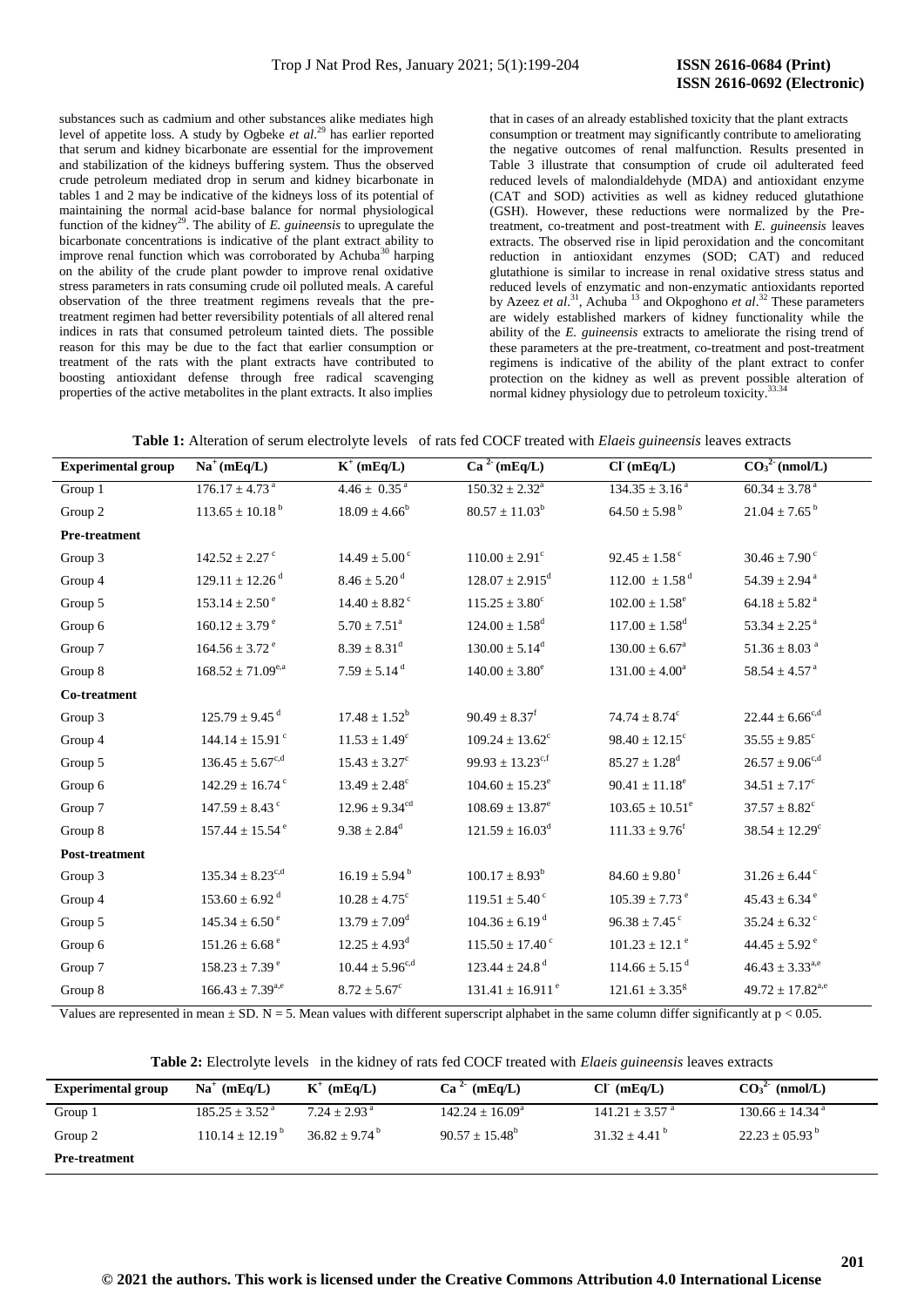Trop J Nat Prod Res, January 2021; 5(1):199-204

**ISSN 2616-0684 (Print) ISSN 2616-0692 (Electronic)** 

| Group 3        | $150.08 \pm 39.49$ <sup>c</sup> | $19.52 \pm 9.44$ <sup>c</sup> | $117.29 \pm 8.68^c$             | $101.32 \pm 7.18$ <sup>c</sup>  | $90.21 \pm 9.91$ <sup>c</sup>   |
|----------------|---------------------------------|-------------------------------|---------------------------------|---------------------------------|---------------------------------|
| Group 4        | $168.40 \pm 15.31$ <sup>d</sup> | $12.46 \pm 4.03$ <sup>d</sup> | $139.16 \pm 7.84^a$             | $125.14 \pm 7.91$ <sup>d</sup>  | $115.17 \pm 11.75$ <sup>d</sup> |
| Group 5        | $152.15 \pm 7.18$ <sup>c</sup>  | $16.24 \pm 4.48$ $^{\circ}$   | $130.34 \pm 7.94$ <sup>d</sup>  | $111.09 \pm 39.50^{\circ}$      | $101.28 \pm 9.12$ <sup>e</sup>  |
| Group 6        | $168.18 \pm 14.96$ <sup>d</sup> | $14.40 \pm 4.53^{c,d}$        | $132.23 \pm 8.56^{\rm a,d}$     | $115.26 \pm 11.05^{\circ}$      | $106.40 \pm 19.81^e$            |
| Group 7        | $170.06 \pm 22.36^{\text{a,d}}$ | $11.78 \pm 3.21$ <sup>a</sup> | $140.15 \pm 7.91^a$             | $126.15 \pm 8.25$ <sup>d</sup>  | $117.32 \pm 12.83$ <sup>d</sup> |
| Group 8        | $183.02 \pm 14.23$ <sup>a</sup> | $6.49\pm3.06^{\text{ a}}$     | $142.09 \pm 7.21^a$             | $139.07 \pm 7.28$ <sup>a</sup>  | $128.51 \pm 7.34$ <sup>a</sup>  |
| Co-treatment   |                                 |                               |                                 |                                 |                                 |
| Group 3        | $148.49 \pm 36.83$ °            | $22.37 \pm 7.79$ <sup>c</sup> | $100.47 \pm 23.39^f$            | $36.60 \pm 4.31^b$              | $27.38 \pm 10.03^b$             |
| Group 4        | $151.41 \pm 25.34$ <sup>c</sup> | $30.36\pm7.81$ $^{\rm e}$     | $120.48 \pm 14.93$ <sup>c</sup> | $48.53 \pm 3.63^{c,d}$          | $38.68 \pm 05.96$ <sup>f</sup>  |
| Group 5        | $135.97 \pm 7.34$ <sup>e</sup>  | $20.25 \pm 7.75$ <sup>c</sup> | $111.63 \pm 32.81^{\text{c,e}}$ | $41.34 \pm 12.76$ <sup>c</sup>  | $31.76 \pm 07.20$ <sup>f</sup>  |
| Group 6        | $140.79 \pm 52.92$ <sup>e</sup> | $18.61 \pm 6.08$ <sup>c</sup> | $116.31 \pm 33.83^c$            | $44.54 \pm 1.25$ <sup>c</sup>   | $37.21\pm07.93^{\text{ f}}$     |
| Group 7        | $152.09 \pm 27.65$ <sup>c</sup> | $15.52 \pm 4.08$ $^{\circ}$   | $121.33 \pm 13.32$ <sup>c</sup> | $50.25 \pm 3.87$ <sup>d</sup>   | $40.44 \pm 06.51$ <sup>f</sup>  |
| Group 8        | $156.49 \pm 18.96$ <sup>c</sup> | $10.34 \pm 3.88$ <sup>a</sup> | $124.82 \pm 22.73$ °            | $57.21 \pm 8.23$ <sup>a</sup>   | $69.60 \pm 12.01$ <sup>h</sup>  |
| Post-treatment |                                 |                               |                                 |                                 |                                 |
| Group 3        | $139.33 \pm 5.99$ <sup>c</sup>  | $20.58 \pm 3.92$ <sup>c</sup> | $110.48 \pm 19.96^c$            | $80.48 \pm 29.211$ <sup>c</sup> | $45.32 \pm 7.96$ <sup>f</sup>   |
| Group 4        | $160.20 \pm 5.59$ <sup>d</sup>  | $15.24 \pm 2.32$ <sup>c</sup> | $130.17 \pm 12.31^d$            | $105.20 \pm 18.43$ <sup>c</sup> | $57.42\pm6.28$ $^{\rm g}$       |
| Group 5        | $144.51 \pm 3.71$ <sup>e</sup>  | $18.49 \pm 4.79$ <sup>c</sup> | $120.36 \pm 5.67^e$             | $90.54 \pm 07.82$ <sup>e</sup>  | $50.42\pm5.86$ $\mathrm{^g}$    |
| Group 6        | $150.52 \pm 5.78$ <sup>e</sup>  | $16.40 \pm 5.41$ $^{\circ}$   | $125.57 \pm 5.67^e$             | $97.52 \pm 07.99$ <sup>e</sup>  | $53.36 \pm 9.59$ <sup>g</sup>   |
| Group 7        | $161.28 \pm 6.20$ <sup>d</sup>  | $13.36 \pm 4.63^{\text{a,c}}$ | $130.53 \pm 3.24^{\text{a,d}}$  | $108.40 \pm 10.21$ <sup>c</sup> | $60.19 \pm 7.91$ $^{\rm g}$     |
| Group 8        | $175.45 \pm 3.27$ <sup>a</sup>  | $8.42\pm5.20^{\,a}$           | $136.46 \pm 13.71^{\text{a,d}}$ | $120.22 \pm 18.43^{\text{d,e}}$ | $72.61 \pm 10.82^h$             |

Values are represented in mean  $\pm$  SD. N = 5. Mean values with different superscript alphabet in the same column differ significantly at p < 0.05

Table 3: Changes in Oxidative Stress indices of rats fed crude oil contaminated feed treated with E. guineensis leaves extracts

| Group          | $MDA (µmolml-1)$              | $CAT$ (µmolml <sup>-1</sup> g <sup>-1</sup> tissue) | SOD (Unitg <sup>-1</sup> tissue) | GSH (µmolmg <sup>-1</sup> protein) |
|----------------|-------------------------------|-----------------------------------------------------|----------------------------------|------------------------------------|
| Group 1        | $2.50 \pm 2.12^a$             | $85.90 \pm 8.78$ <sup>a</sup>                       | $44.34 \pm 7.65$ <sup>a</sup>    | $10.20 \pm 4.16^a$                 |
| Group 2        | $12.11 \pm 3.12^b$            | $22.28 \pm 6.23^{\mathrm{b}}$                       | $12.28 \pm 318^{\mathrm{b}}$     | $0.30 \pm 0.54^b$                  |
| Pre-treatment  |                               |                                                     |                                  |                                    |
| Group 3        | $8.24 \pm 2.56^{\circ}$       | 53.24 $\pm$ 7.36 $\degree$                          | $24.39 \pm 7.36$ <sup>c</sup>    | $2.90 \pm 0.15^c$                  |
| Group 4        | $5.57 \pm 2.13^d$             | $74.40\pm$ 7.70 $^{\rm d}$                          | $37.44 \pm 3.49$ <sup>d</sup>    | $7.17 \pm 1.23^a$                  |
| Group 5        | $6.33 \pm 2.34$ <sup>cd</sup> | 63.39 $\pm$ 9.37 $^{\circ}$                         | $29.31 \pm 4.25$ <sup>c</sup>    | $3.91 \pm 1.53^c$                  |
| Group 6        | $4.42 \pm 2.39^d$             | $71.30 \pm 14.40$ <sup>d</sup>                      | $37.28 \pm 6.21$ <sup>d</sup>    | $6.06\pm0.58^{\textrm{a}}$         |
| Group 7        | $3.21 \pm 1.54^{\text{a}}$    | $81.90 \pm 7.81$ <sup>a</sup>                       | $38.38 \pm 13.07^{\rm a,d}$      | $8.26\pm2.60^{\rm a}$              |
| Group 8        | $2.32 \pm 0.43^a$             | $85.12 \pm 11.19^{\text{a}}$                        | $42.14 \pm 12.16^{\text{a}}$     | $9.31 \pm 2.48^a$                  |
| Co-treatment   |                               |                                                     |                                  |                                    |
| Group 3        | $10.3 \pm 3.99^b$             | $25.36 \pm 3.23^{\mathrm{b}}$                       | $16.52 \pm 5.53^{\mathrm{b}}$    | $0.41 \pm 0.23^b$                  |
| Group 4        | $5.37 \pm 2.55$ <sup>d</sup>  | $44.45 \pm 2.56^{\circ}$                            | $29.50 \pm 7.23$ <sup>c</sup>    | $2.13 \pm 0.82$ <sup>c</sup>       |
| Group 5        | $8.19 \pm 2.11^{\circ}$       | $30.37 \pm 12.23$ <sup>f</sup>                      | $21.35 \pm 4.71^{b,e}$           | $0.77 \pm 0.31^b$                  |
| Group 6        | $6.48 \pm 0.34^{\rm cd}$      | $38.24 \pm 9.12$ <sup>f</sup>                       | $28.44 \pm 6.24$ <sup>c</sup>    | $1.04 \pm 0.73^b$                  |
| Group 7        | $4.28 \pm 0.37^d$             | $53.45 \pm 7.123$ <sup>c</sup>                      | $31.50 \pm 7.83^{d,c}$           | $3.20 \pm .043^c$                  |
| Group 8        | $3.27 \pm 0.34^a$             | $61.62 \pm 12.43$ <sup>e</sup>                      | $34.31 \pm 9.45$ <sup>d</sup>    | $4.35 \pm 1.92^{c,d}$              |
| Post-treatment |                               |                                                     |                                  |                                    |
| Group 3        | $9.32 \pm 0.45^b$             | $48.35 \pm 3.94$ <sup>c</sup>                       | $18.51 \pm 2.66^{b,e}$           | $0.50 \pm 0.43^b$                  |
| Group 4        | $6.37 \pm 2.34$ <sup>d</sup>  | $69.22 \pm 6.93^{\text{d,e}}$                       | $32.29 \pm 7.37$ <sup>d</sup>    | $3.00 \pm 1.82^c$                  |
| Group 5        | $7.39 \pm 2.78^{cd}$          | $58.30 \pm 6.00^{\circ}$                            | $28.27 \pm 5.08$ c               | $0.91 \pm 0.21^b$                  |
| Group 6        | $6.28 \pm 0.92^d$             | $65.25 \pm 7.23$ <sup>e</sup>                       | $31.38 \pm 4.32$ <sup>d,c</sup>  | $2.71 \pm 0.72$ <sup>c</sup>       |
| Group 7        | $4.77 \pm 0.46^{\rm d}$       | $78.16 \pm 7.43^{\text{a,d}}$                       | $33.17 \pm 6.16^{d,c}$           | $4.40\pm0.32^{\mathrm{c,d}}$       |
| Group 8        | $4.17 \pm 0.23$ <sup>d</sup>  | $80.31 \pm 4.67$ <sup>a</sup>                       | $36.16 \pm 5.69$ <sup>d</sup>    | $5.45\pm0.72^{\mathrm{a,c,d}}$     |

Values are represented in mean  $\pm$  SD. N = 5. Mean values with different superscript alphabet in the same column differ significantly at  $p < 0.05$ .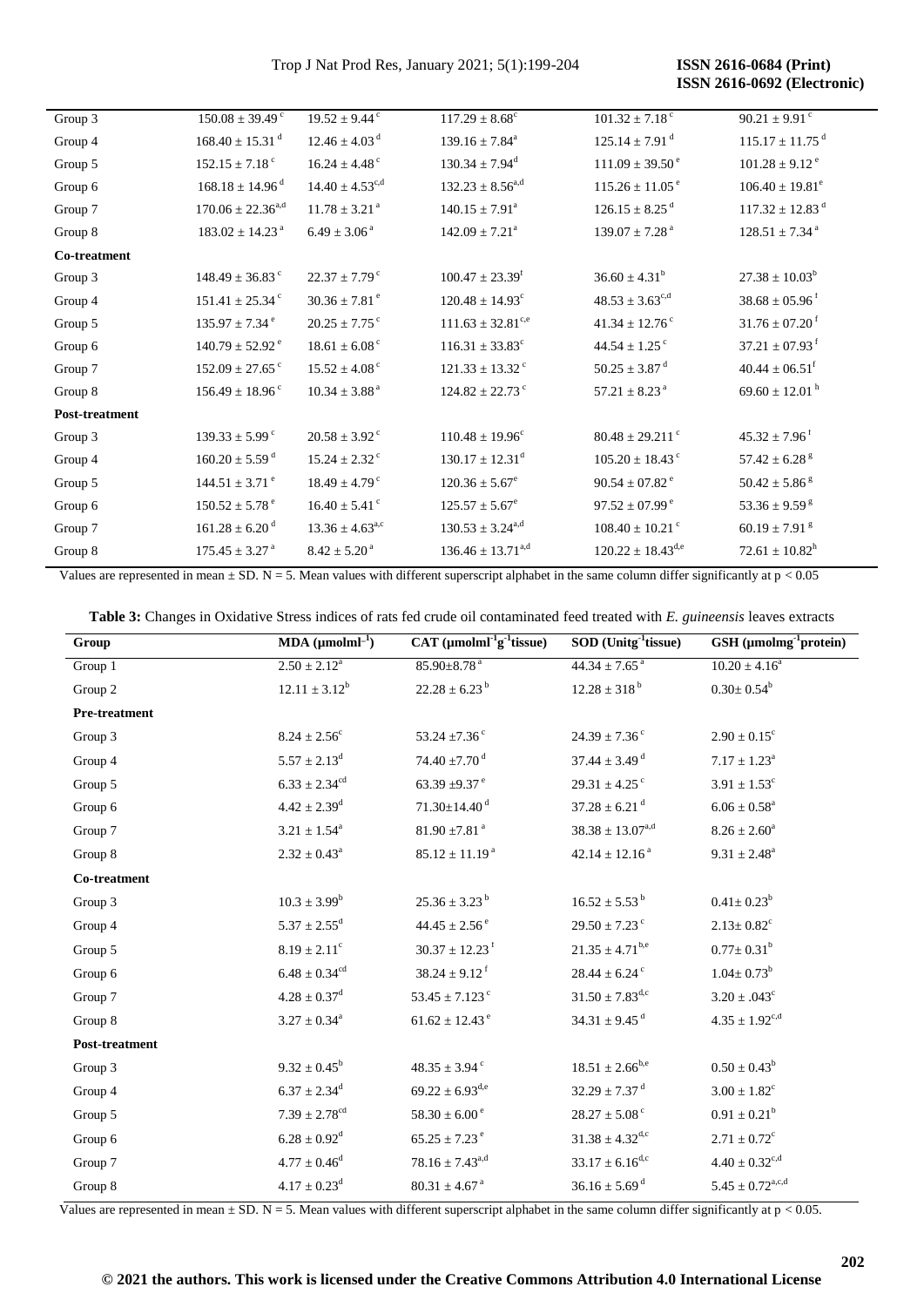

**Figure 1:** Effect of *E. guineensis* leaves extracts on serum and kidney urea levels of rats fed crude oil contaminated feed Bars of same parameter with different superscript letter differ significantly at  $p < 0.05$ .  $n = 6$ 



**Figure 2:** Effect of *E. guineensis* leaves extracts on serum and kidney creatinine levels of rats fed COCF. Bars of same parameter with different superscript letter differ significantly at  $p < 0.05$ .  $n = 6$ 

**© 2021 the authors. This work is licensed under the Creative Commons Attribution 4.0 International License**